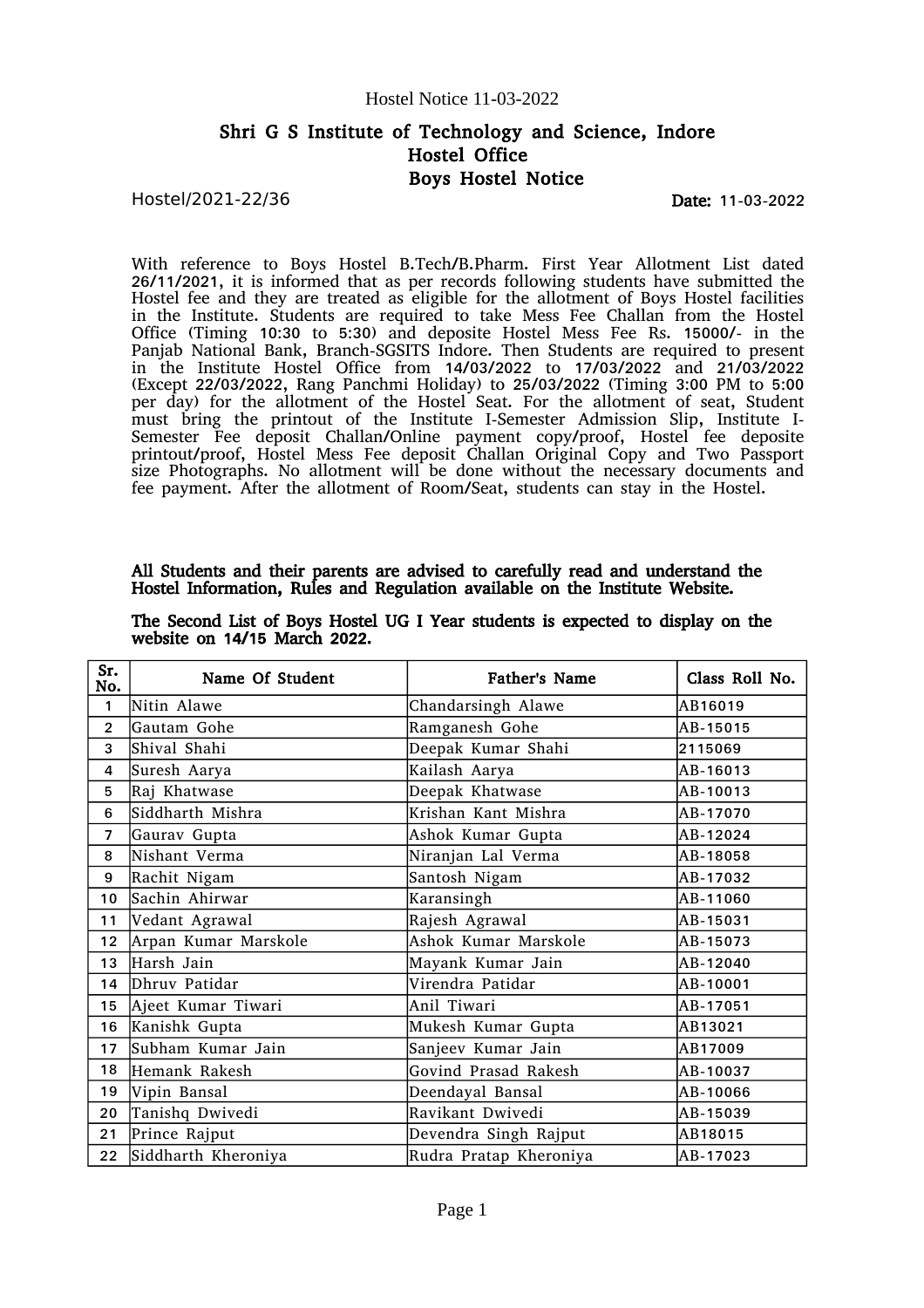Hostel Notice 11-03-2022

| 23 | Lokendra Khedekar      | Chintaram Khedekar        | AB-13009 |
|----|------------------------|---------------------------|----------|
| 24 | Arun Suryavanshi       | Kailash Chandra           | AB 91063 |
| 25 | Harsh Mangal           | Dinesh Mangal             | AB-18059 |
| 26 | Somesh Pandey          | R K Pandey                | AB-16062 |
| 27 | Aman Dubey             | Surendra Kumar Dubey      | AB-12012 |
| 28 | Jaypal Singh Jadon     | Tanwar Singh              | AB 91004 |
| 29 | Udit Singh Parihar     | Kamal Singh Parihar       | AB-15071 |
| 30 | Gajendra Singh Chadhar | Prabhudayal Chadhar       | AB-15022 |
| 31 | Shankar Anand          | Manoj Kumar Yadav         | AB-15061 |
| 32 | Ayush Kumar            | Dinesh Kumar              | AB-91044 |
| 33 | Bhanu Lohare           | Shriram Lohare            | AB-91018 |
| 34 | Kundandas Gwalre       | Hajarilal Gwalre          | AB-15029 |
| 35 | Ujjwal Singh           | R R Ahirwar               | AB-19045 |
| 36 | Khush Agrawal          | Rajesh Agrawal            | AB-17040 |
| 37 | Ajit Lahariya          | Pramod Lahariya           | AB-91049 |
| 38 | Mohit Parmar           | Kailash Chandra Parmar    | AB-15074 |
| 39 | Aditya Singh           | Chhatrapati Singh         | AB-12017 |
| 40 | Shivansh Shakya        | Shivlal Shakya            | AB15004  |
| 41 | Nishant Tiwari         | Shri Jugul Kishore Tiwari | AB-10032 |
| 42 | Prasuk Jain            | Pankaj Jain               | AB-12039 |
| 43 | Vinay Uikey            | Surju Uikey               | AB-14021 |
| 44 | Pratham Suryawanshi    | Pradeep Kumar Suryawanshi | AB10015  |
| 45 | Somil Rathore          | Deepak Rathore            | AB-14003 |
| 46 | Akash Tomar            | Udaybhan Singh Tomar      | AB16010  |
| 47 | Abhishek Patidar       | Kailash                   | AB-13073 |
| 48 | Anshul Khateek         | Anil Khateek              | AB-11018 |
| 49 | Pushpendra Thakur      | Kalyan Singh Thakur       | AB-14026 |
| 50 | Akash Sharma           | Satya Prakash Sharma      | AB-15070 |
| 51 | Jayesh Kumar Sharma    | Ahok Kumar Sharma         | 2115050  |
| 52 | Aditya Malviya         | Deepak Malviya            | AB-17021 |
| 53 | Dhruva Agrawal         | Krishna Kumar Agrawal     | AB-15007 |
| 54 | Priyansh Nagar         | Govind Nagar              | AB-12026 |
| 55 | Aryan Singh Tiwari     | Praveen Singh Tiwari      | AB 12036 |
| 56 | Anubhav Shukla         | Ram Nayan Shukla          | AB-12067 |
| 57 | Shiv Prakash Shukla    | Ramadhar Shukla           | AB-19030 |
| 58 | Ramkrishna Patidar     | Dharmendra Patidar        | AB-10045 |
| 59 | Anurag Singh Thakur    | Vishnu Singh Thakur       | AB-12034 |
| 60 | Tanay Agrawal          | Mukesh Agrawal            | AB-18042 |
| 61 | Amit More              | Premlal More              | AB-10046 |
| 62 | Madhukar Nigole        | Radheshyam Nigole         | AB-18051 |
| 63 | Piyush Chadar          | Upendra Kumar Chadar      | AB-15013 |
| 64 | Deepak Waskle          | Harsing Waskle            | AB 11012 |
| 65 | Jatin Namdev           | Rameshwar Namdev          | AB-15076 |
| 66 | Himanshu Mishra        | Mahendra Prasad Mishra    | AB-17074 |
| 67 | Sudhanshu Sahu         | Phatte Lal Sahu           | AB-13082 |
| 68 | Devraj Rohit           | Devendra Kumar Rohit      | AB-18031 |
| 69 | Shivnand Khatri        | Jagdeesh Khatri           | AB-16037 |
| 70 | Kshitiz Gupta          | Santosh Kastwar           | AB-14009 |
| 71 | Hrishabh Sharma        | Shyam Sundar Sharma       | AB-18017 |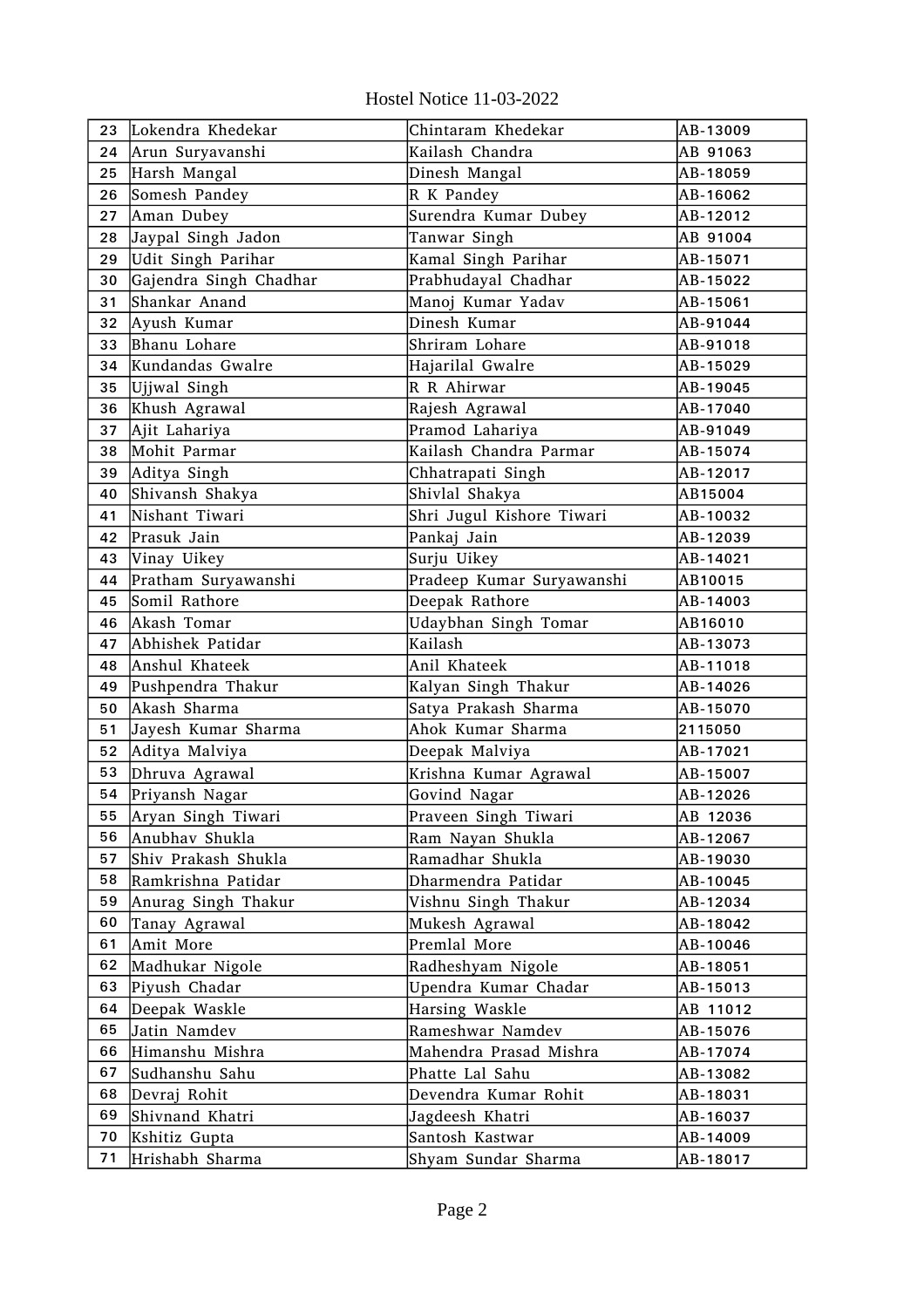|  |  | Hostel Notice 11-03-2022 |
|--|--|--------------------------|
|--|--|--------------------------|

| 72 | Samarth Nigam      | Sanjay Kumar Nigam       | AB15005  |
|----|--------------------|--------------------------|----------|
| 73 | Alok Sengar        | AB-12076<br>Bunty Sengar |          |
| 74 | Shekhar Choudhary  | Manish Kumar Choudhary   |          |
| 75 | Aadityaraj Baghel  | Sikdar Singh Baghel      | AB-15001 |
| 76 | Satyam Pandole     | Krishna Pandole          | AB14007  |
| 77 | Aayush Anand       | Sanjay Kumar Singh       | AB-13022 |
| 78 | Aditya Malviya     | Deepak Malviya           | AB-17021 |
| 79 | Devang Samaiya     | Upendra Samaiya          | AB113013 |
| 80 | Naman Nigam        | Sachin Nigam             | AB-15010 |
| 81 | Vanshul Bhatia     | Late Shri Satish Bhatia  | AB-16035 |
| 82 | Aryansh Patel      | Vinay Patel              | AB13029  |
| 83 | Shivam Suryavanshi | Balram Suryavanshi       | AB-13047 |
| 84 | Vijay Singh Anjana | Padam Singh Anjana       | AB-16004 |
| 85 | Aman Raibole       | Sanjay Raibole           | AB-12048 |
| 86 | Ashirwad Mishra    | Mukteshwar Nath Mishra   | AB-18044 |
| 87 | Shivam Vishwakarma | Shivpal Vishwakarma      | AB13025  |
| 88 | Raj Kumar          | Panna Lal                | 2114050  |
| 89 | Rohit Singh        | Kamlesh Kumar            | AB-17015 |
| 90 | Raj Nagar          | Suresh Nagar             | AB-15049 |
| 91 | Pranav Sharma      | Satish Sharma            | AB-18047 |
| 92 | Adarsh Gupta       | Dilip Gupta              | AB10035  |
| 93 | Vijay Ukey         | Sabulal Uikey            | AB-11022 |
| 94 | Aakash Solanki     | Chhannu Singh Solanki    | AB-11078 |
| 95 | Om Soni            | Ashish Soni              | AB-10054 |
| 96 | Aryan Singh Tiwari | Praveen Singh Tiwari     | AB-12036 |
| 97 | Abhay Gupta        | Rakesh Gupta             | 2116008  |
|    |                    |                          |          |

# Hostel Warden Chief Warden

Dr. B. K. Tiwari **Dr. Bhupendra More** 

Copy to:

- Institute Website

- Hostel Notice Board